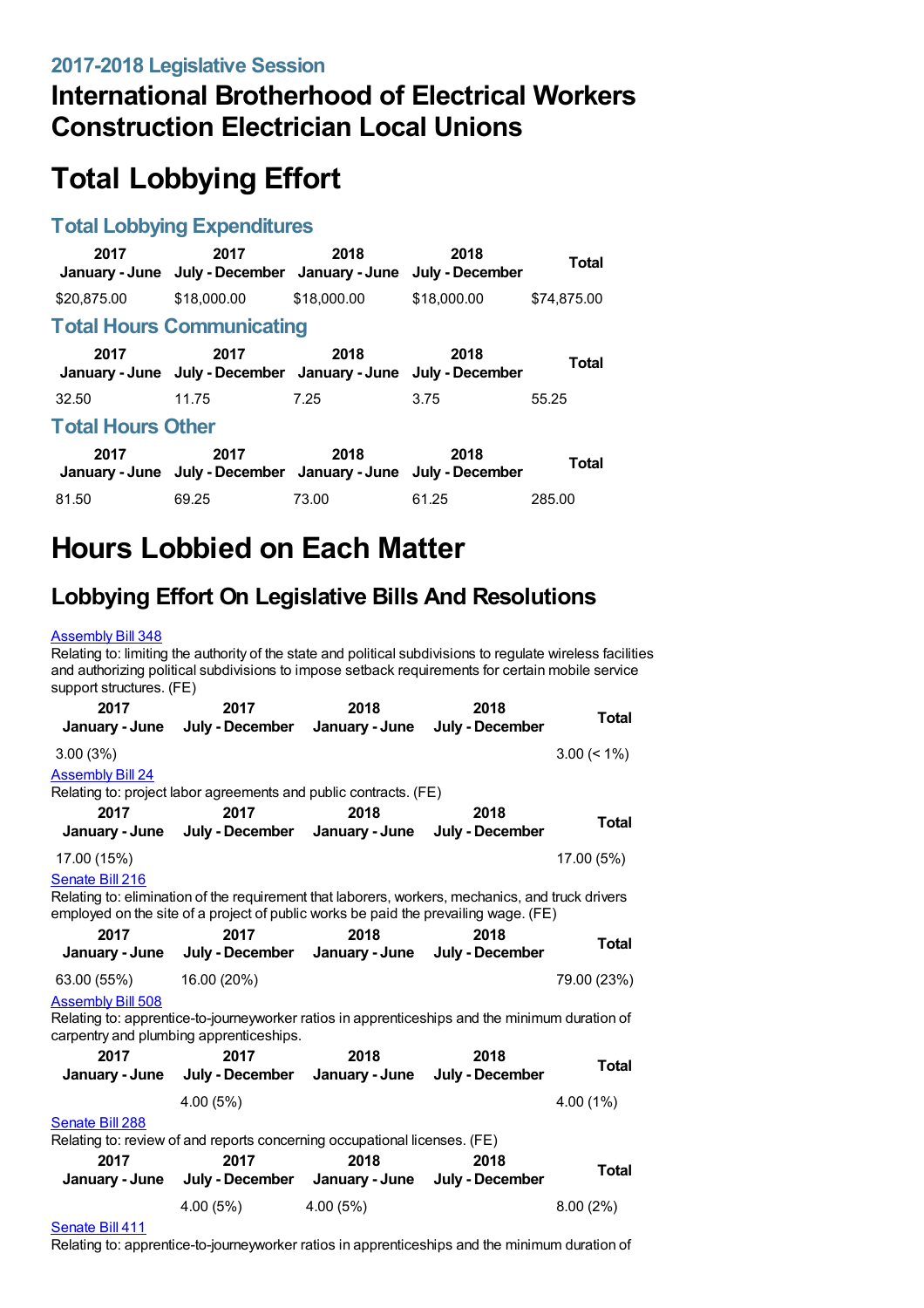|                                                                                                                                                                                                                                                                                                                                                                                                                                                                                                                                                                                                                                                                                     | carpentry and plumbing apprenticeships.                                   |                        |                                        |              |  |  |
|-------------------------------------------------------------------------------------------------------------------------------------------------------------------------------------------------------------------------------------------------------------------------------------------------------------------------------------------------------------------------------------------------------------------------------------------------------------------------------------------------------------------------------------------------------------------------------------------------------------------------------------------------------------------------------------|---------------------------------------------------------------------------|------------------------|----------------------------------------|--------------|--|--|
| 2017<br>January - June                                                                                                                                                                                                                                                                                                                                                                                                                                                                                                                                                                                                                                                              | 2017<br>July - December                                                   | 2018<br>January - June | 2018<br>July - December                | <b>Total</b> |  |  |
|                                                                                                                                                                                                                                                                                                                                                                                                                                                                                                                                                                                                                                                                                     | 4.00(5%)                                                                  | 4.00(5%)               |                                        | 8.00(2%)     |  |  |
| <u>Assembly Bill 369</u>                                                                                                                                                                                                                                                                                                                                                                                                                                                                                                                                                                                                                                                            | Relating to: review of and reports concerning occupational licenses. (FE) |                        |                                        |              |  |  |
| 2017<br>January - June                                                                                                                                                                                                                                                                                                                                                                                                                                                                                                                                                                                                                                                              | 2017<br>July - December                                                   | 2018                   | 2018<br>January - June July - December | <b>Total</b> |  |  |
|                                                                                                                                                                                                                                                                                                                                                                                                                                                                                                                                                                                                                                                                                     | 8.00 (10%)                                                                |                        |                                        | 8.00(2%)     |  |  |
| Relating to: preventing the state or local governments from requiring any person to accept certain<br>collective bargaining provisions or waive its rights under the National Labor Relations Act or state<br>labor law; prohibiting local regulation of employee hours and overtime, employment benefits, wage<br>claims and collections, an employer's right to solicit salary information of prospective employees,<br>employment discrimination, and professions regulated by the state; and providing a criminal penalty.<br>(FE)                                                                                                                                              |                                                                           |                        |                                        |              |  |  |
| 2017<br>January - June                                                                                                                                                                                                                                                                                                                                                                                                                                                                                                                                                                                                                                                              | 2017<br>July - December                                                   | 2018<br>January - June | 2018<br>July - December                | <b>Total</b> |  |  |
|                                                                                                                                                                                                                                                                                                                                                                                                                                                                                                                                                                                                                                                                                     |                                                                           | 12.00 (15%)            |                                        | 12.00 (4%)   |  |  |
| Senate Bill 634<br>Relating to: preventing the state or local governments from requiring any person to accept certain<br>collective bargaining provisions or waive its rights under the National Labor Relations Act or state<br>labor law; prohibiting local regulation of employee hours and overtime, employment benefits, wage<br>claims and collections, an employer's right to solicit salary information of prospective employees,<br>employment discrimination, and professions regulated by the state; and providing a criminal penalty.<br>(FE)<br>2018<br>2017<br>2017<br>2018<br><b>Total</b><br>July - December<br>January - June<br>January - June<br>July - December |                                                                           |                        |                                        |              |  |  |

12.00 (15%) 12.00 (4%)

## **Lobbying Effort On Budget Bill Subjects**

|                        | Safety and Professional Services: Regulation of Professions |                        |                         |            |
|------------------------|-------------------------------------------------------------|------------------------|-------------------------|------------|
| 2017<br>January - June | 2017<br>July - December                                     | 2018<br>January - June | 2018<br>Julv - December | Total      |
| 17.00 (15%)            |                                                             |                        |                         | 17.00 (5%) |

## **Lobbying Effort On Topics Not Yet Assigned A Bill Or Rule Number**

|      | Matters and issues directly impacting collective bargaining, contractors, and workers' rights |           |                                     |              |
|------|-----------------------------------------------------------------------------------------------|-----------|-------------------------------------|--------------|
| 2017 | 2017<br>January - June July - December January - June July - December                         | 2018      | 2018                                | Total        |
|      | 4.05(5%)                                                                                      |           |                                     | 4.05(1%)     |
|      | Matters and Issues relating to Prevailing Wage law                                            |           |                                     |              |
| 2017 | 2017<br>January - June July - December January - June July - December                         | 2018 720  | 2018                                | <b>Total</b> |
|      | $8.10(10\%)$                                                                                  |           |                                     | 8.10(2%)     |
|      | Matters related to the state electrical code                                                  |           |                                     |              |
| 2017 | 2017<br>January - June July - December January - June July - December                         | 2018      | 2018                                | Total        |
|      |                                                                                               | 4.01 (5%) |                                     | $4.01(1\%)$  |
|      | Matters related to electrician licensing and occupational licensing generally.                |           |                                     |              |
| 2017 | 2017<br>January - June July - December January - June July - December                         | 2018      | 2018                                | <b>Total</b> |
|      |                                                                                               |           | $4.01(5\%)$ $3.25(5\%)$ $7.26(2\%)$ |              |
|      | <b>Issues related to state unemployment insurance program</b>                                 |           |                                     |              |
| 2017 | 2017<br>January - June July - December January - June July - December                         | 2018      | 2018                                | Total        |